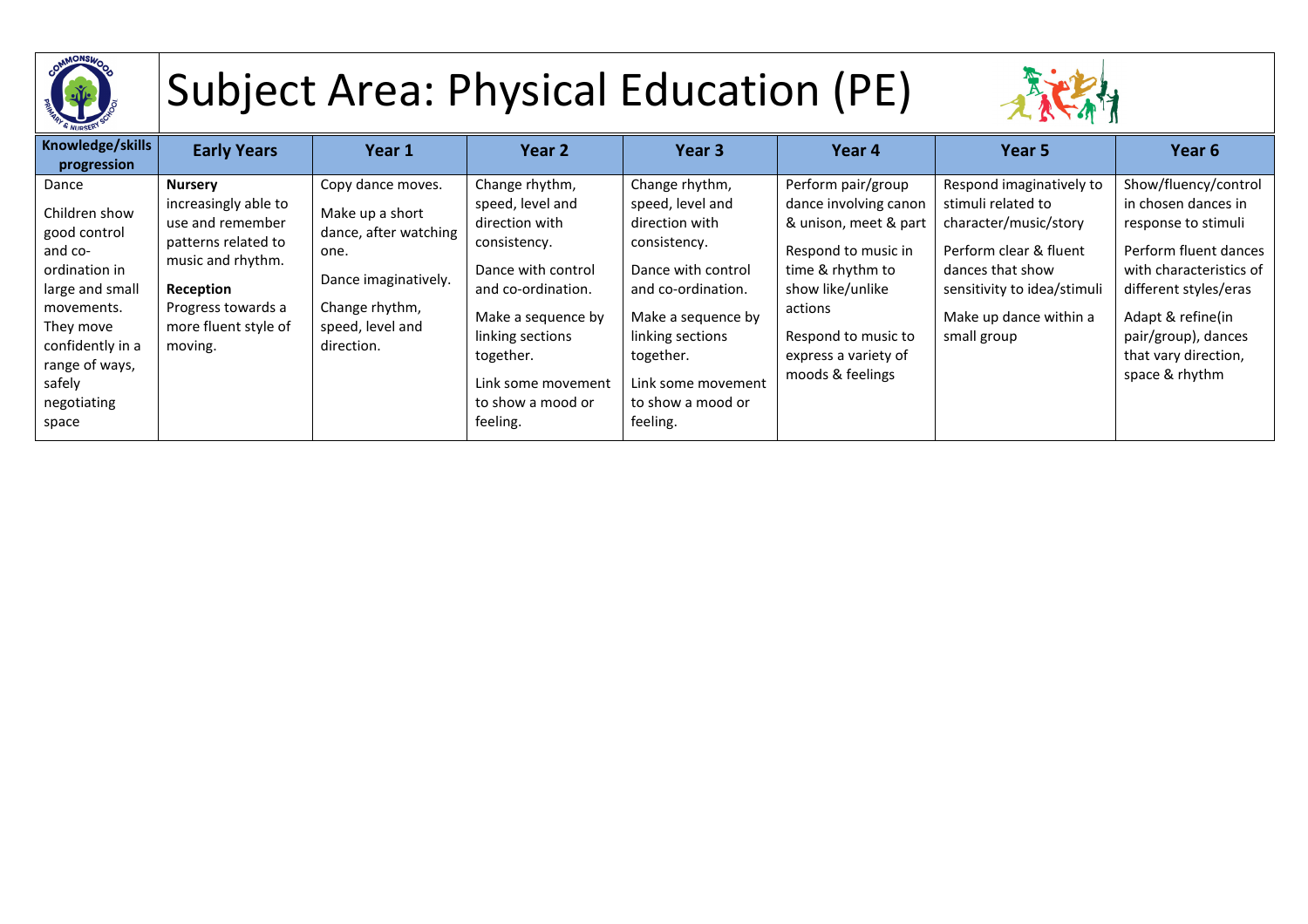| Knowledge/skills<br>progression | <b>Early Years</b>                                                                                                                                            | Year 1                                                                                                                                                                                                                                                                                                                                                                                                     | Year 2                                                                                                                                                                                                                                                                                                                                                                                                                                                                                                    | Year 3                                                                                                                                                                                                                                                                                                                            | Year 4                                                                                                                                                                                                                                                                                                                                                                       | Year 5                                                                                                                                                                                                                                                                                                                                  | Year 6                                                                                                                                                                                                                                                                                                                                                                             |
|---------------------------------|---------------------------------------------------------------------------------------------------------------------------------------------------------------|------------------------------------------------------------------------------------------------------------------------------------------------------------------------------------------------------------------------------------------------------------------------------------------------------------------------------------------------------------------------------------------------------------|-----------------------------------------------------------------------------------------------------------------------------------------------------------------------------------------------------------------------------------------------------------------------------------------------------------------------------------------------------------------------------------------------------------------------------------------------------------------------------------------------------------|-----------------------------------------------------------------------------------------------------------------------------------------------------------------------------------------------------------------------------------------------------------------------------------------------------------------------------------|------------------------------------------------------------------------------------------------------------------------------------------------------------------------------------------------------------------------------------------------------------------------------------------------------------------------------------------------------------------------------|-----------------------------------------------------------------------------------------------------------------------------------------------------------------------------------------------------------------------------------------------------------------------------------------------------------------------------------------|------------------------------------------------------------------------------------------------------------------------------------------------------------------------------------------------------------------------------------------------------------------------------------------------------------------------------------------------------------------------------------|
| Gymnastics                      | <b>Nursery</b><br>Skip, hop, stand on<br>one leg + hold a<br>pose.<br>Reception<br>Develop overall body<br>strength,<br>coordination, balance<br>and agility. | Make body tense,<br>relaxed, curled and<br>stretched, showing<br>some tension.<br>Begin to work on<br>alone/with someone<br>to make a sequence<br>of shapes/travels<br>Climb safely, showing<br>some shapes and<br>balances when<br>climbing.<br>Keep balance<br>travelling in a range<br>of ways along mat,<br>bench, spots, etc<br>Roll in stretched /<br>curled positions e.g.<br>'log' and 'egg rolls' | Make body tense,<br>relaxed, curled and<br>stretched, in a range<br>of movements.<br>Perform a sequence<br>with changes in<br>speed & direction<br>including 3 different<br>actions (sometimes<br>giving advice to<br>others)<br>Be still on single/two<br>+ points of contact on<br>floor/apparatus<br>showing tension &<br>control<br>Link known shape/<br>roll travel/roll/jump<br>to a balance using<br>floor & on apparatus<br>Jump/land with<br>control using<br>different body shapes<br>in flight | Use a greater<br>number of own ideas<br>for movement in<br>response to a task.<br>Combine arm actions<br>with skips / leaps /<br>steps / jumps & spins<br>in travel<br>Travel while using<br>various hand<br>apparatus,<br>(ribbon/hoop/<br>rope/ball)<br>Know principles of<br>balance and apply<br>them on floor &<br>apparatus | Share ideas and give<br>positive<br>criticism/advice to<br>self & others.<br>Create & perform<br>matching/mirroring<br>sequences explaining<br>how it could be<br>improved<br>Perform at least 3<br>different rolls<br>(shoulder, forward,<br>back) with some<br>control<br>Link a roll with travel<br>and balance using<br>floor and apparatus<br>with good body<br>control | Combine own work with<br>that of others, identifying<br>strengths & weaknesses.<br>Include change of speed,<br>direction and shape in<br>movements.<br>Follow a set of 'rules' to<br>produce a sequence,<br>possibly made by peers.<br>Create<br>mirror/matching/cannon(<br>pair) sequence varying<br>dynamics/levels/direction<br>etc. | Select a suitable<br>routine to perform to<br>different audiences,<br>bearing in mind who<br>the audience is.<br>Transfer sequence<br>above onto suitably<br>arranged apparatus &<br>floor<br>Perform 6-8 part floor<br>sequence as<br>individual, pair &<br>small group to a piece<br>of music<br>Demonstrate 3 paired<br>balances in sequence<br>using various<br>skills/actions |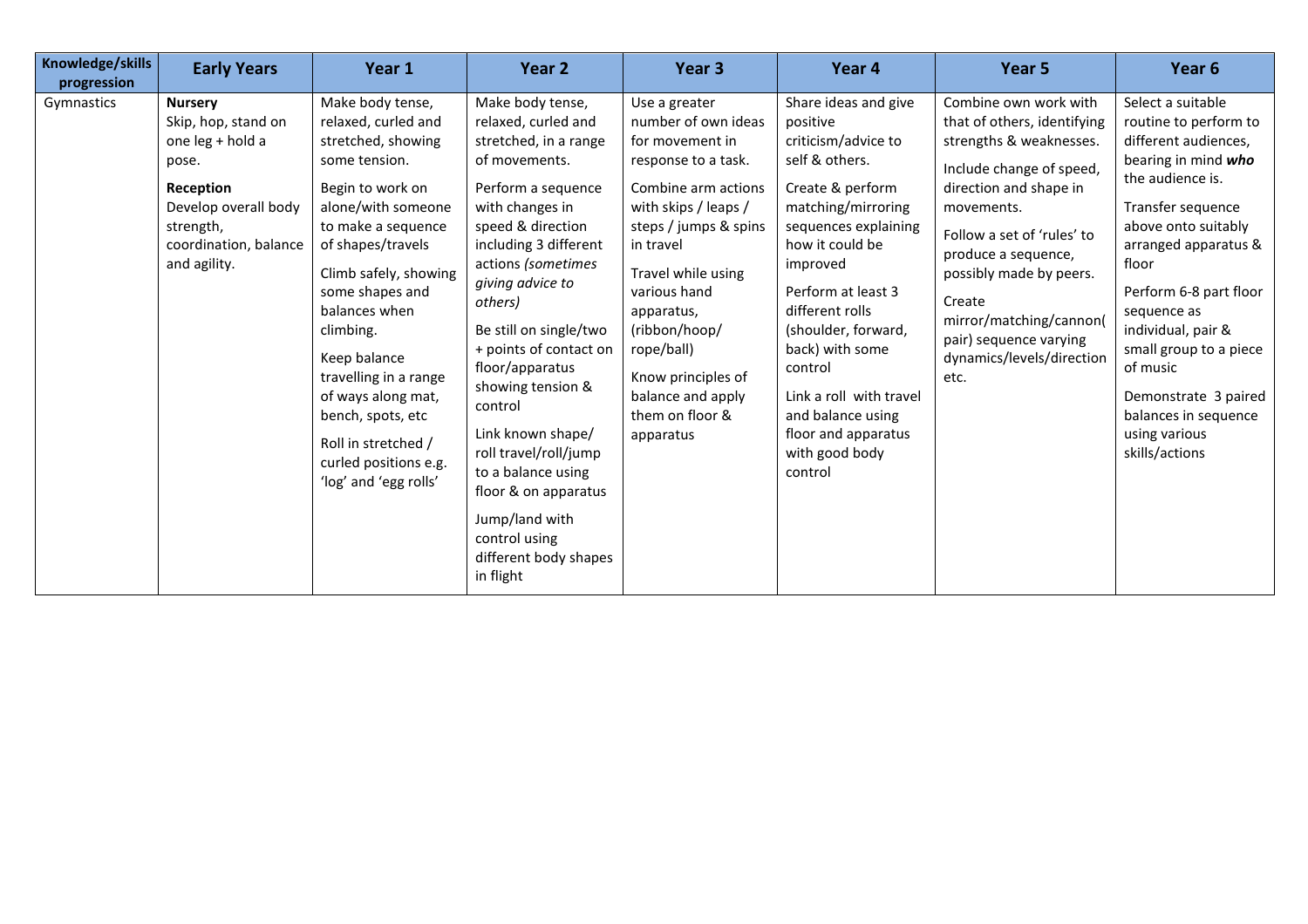| Knowledge/skills<br>progression                                                                    | <b>Early Years</b>                                                                                                                                                                                                                   | Year 1                                                                                                                                                                                                                                             | Year 2                                                                                                                                                                                                                                                                                                                                      | Year 3                                                                                                                                                                                                                                                                                                                   | Year 4                                                                                                                                                                                                                                                                                                                                                                                                                      | Year 5                                                                                                                                                                                                                                                                                                                                                                                                             | Year <sub>6</sub>                                                                                                                                                                                                                                                                                                                                               |
|----------------------------------------------------------------------------------------------------|--------------------------------------------------------------------------------------------------------------------------------------------------------------------------------------------------------------------------------------|----------------------------------------------------------------------------------------------------------------------------------------------------------------------------------------------------------------------------------------------------|---------------------------------------------------------------------------------------------------------------------------------------------------------------------------------------------------------------------------------------------------------------------------------------------------------------------------------------------|--------------------------------------------------------------------------------------------------------------------------------------------------------------------------------------------------------------------------------------------------------------------------------------------------------------------------|-----------------------------------------------------------------------------------------------------------------------------------------------------------------------------------------------------------------------------------------------------------------------------------------------------------------------------------------------------------------------------------------------------------------------------|--------------------------------------------------------------------------------------------------------------------------------------------------------------------------------------------------------------------------------------------------------------------------------------------------------------------------------------------------------------------------------------------------------------------|-----------------------------------------------------------------------------------------------------------------------------------------------------------------------------------------------------------------------------------------------------------------------------------------------------------------------------------------------------------------|
| <b>Invasion Games</b><br>(netball,<br>football, rugby,<br>basketball,<br>hockey)<br>Netball in KS2 | <b>Nursery</b><br>Start taking part in<br>some group activities<br>which they make up.<br>Reception<br>Further develop and<br>refine a range of ball<br>skills including:<br>throwing, catching,<br>kicking, passing and<br>batting. | Throw underarm,<br>bounce & catch ball<br>by self & with partner<br>Kick/stop a ball using<br>a confident foot<br>while static<br>Run straight and on a<br>curve and sidestep<br>with correct<br>technique<br>Begin to follow some<br>simple rules | Perform some<br>dribbling skills with<br>hands and feet using<br>space<br>Pass a ball accurately<br>(hands & feet) over<br>longer distances to a<br>team mate<br>Combine stopping,<br>pick up/collect &<br>send a ball accurately<br>to other players<br>Make simple<br>decisions about when<br>/where to move in<br>game to receive a ball | Make a series of<br>passes to team mates<br>moving towards a<br>scoring area.<br>Show some signs of<br>using a chest pass<br>and shoulder pass.<br>Show a target to<br>indicate where I'd<br>like to pass to.<br>Know where space is<br>and try to move into<br>it.<br>Mark another player<br>and defend when<br>needed. | Use a chest pass and<br>shoulder pass to<br>support team in<br>scoring.<br>Make decisions<br>regarding which is the<br>best type of pass to<br>use.<br>Begin to use a bounce<br>pass, which only<br>bounces once.<br>Identify space to<br>move into and show a<br>clear target to receive<br>a pass.<br>Mark another player<br>and begin to attempt<br>interceptions.<br>Know where positions<br>are allowed on a<br>court. | Use all three passes<br>(chest, shoulder &<br>bounce) correctly.<br>Use a range of speeds<br>within a game to support<br>a team in scoring.<br>Begin to use square<br>(across the court) &<br>straight (up & down the<br>court) passes to achieve<br>pace.<br>Lose a defender to<br>receive a pass.<br>Defend a player and<br>make some successful<br>interceptions (snatch &<br>catch) when playing as a<br>team. | Know which pass is<br>best to use and when<br>in a game.<br>Use a range of square<br>& straight passes to<br>change direction of<br>the ball.<br>Use landing foot to<br>change direction to<br>lose a defender.<br>Draw defender away<br>to create space for<br>self or team.<br>Position body to<br>defend effectively,<br>making successful<br>interceptions. |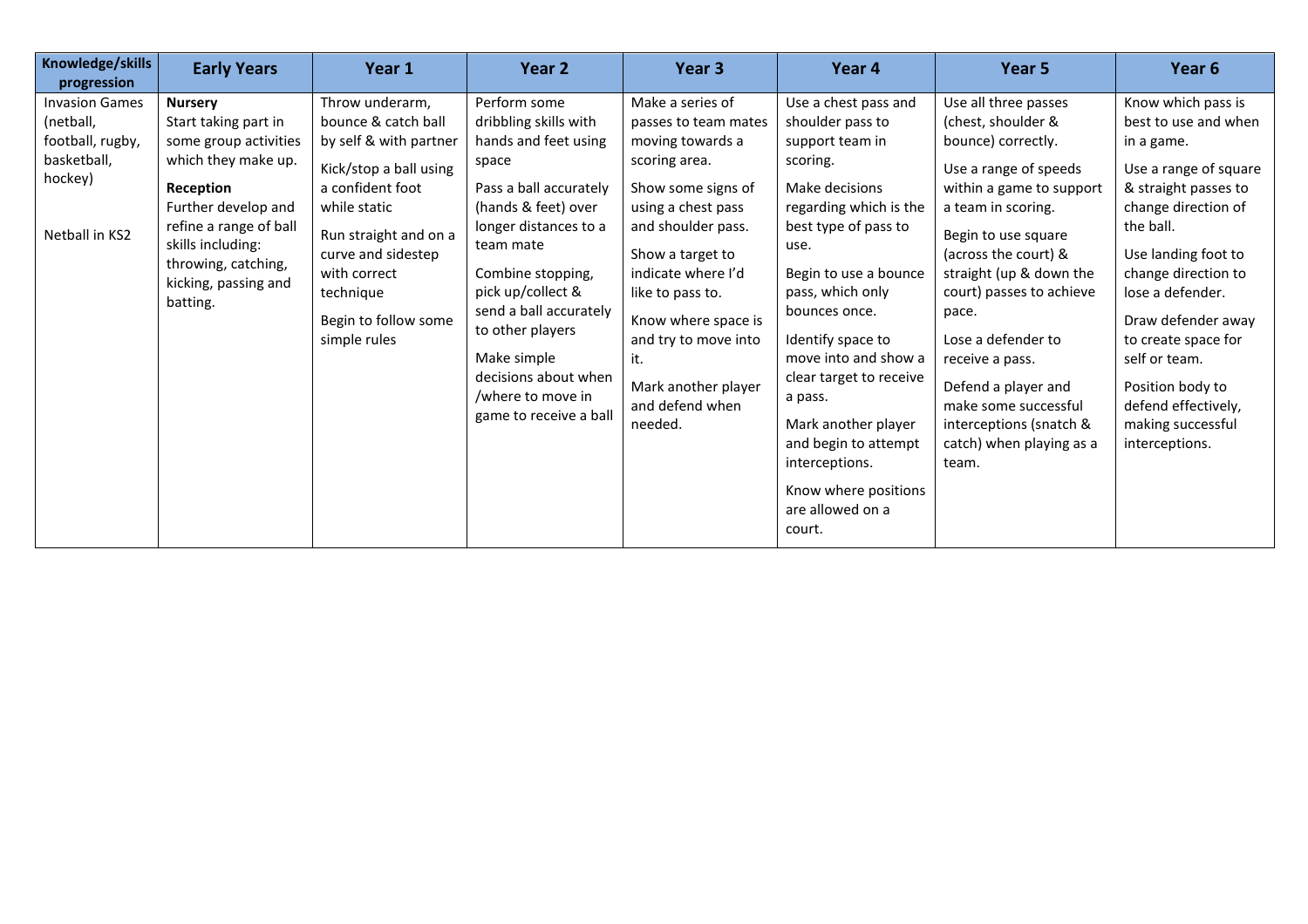| Knowledge/skills<br>progression | <b>Early Years</b> | Year 1 | Year 2 | Year <sub>3</sub>                                                                                                                                                                                                                                 | Year 4                                                                                                                                                                                                                                                                                                                                       | Year 5                                                                                                                                                                                                                                                                                                                                                                                                                                                             | Year 6                                                                                                                                                                                                                                                                                                                                                                                                                                                                                                                                                                                                 |
|---------------------------------|--------------------|--------|--------|---------------------------------------------------------------------------------------------------------------------------------------------------------------------------------------------------------------------------------------------------|----------------------------------------------------------------------------------------------------------------------------------------------------------------------------------------------------------------------------------------------------------------------------------------------------------------------------------------------|--------------------------------------------------------------------------------------------------------------------------------------------------------------------------------------------------------------------------------------------------------------------------------------------------------------------------------------------------------------------------------------------------------------------------------------------------------------------|--------------------------------------------------------------------------------------------------------------------------------------------------------------------------------------------------------------------------------------------------------------------------------------------------------------------------------------------------------------------------------------------------------------------------------------------------------------------------------------------------------------------------------------------------------------------------------------------------------|
| Football                        |                    |        |        | Begin to dribble a ball<br>making small touches<br>Begin to send a<br>football to someone<br>on team.<br>Keep a ball under<br>control.<br>Know where space is<br>and try to move into<br>it.<br>Mark another player<br>and defend when<br>needed. | Dribble with small<br>touches into space.<br>Send a football to<br>someone on the<br>team, using different<br>parts of foot.<br>Keep a ball under<br>control when<br>receiving a range of<br>passes from team.<br>Understand where<br>the space is and can<br>move into it.<br>Mark another player<br>and begin to attempt<br>interceptions. | Dribble making small<br>touches into space with<br>speed.<br>Send a football to<br>someone on the team,<br>using different parts of<br>foot accurately.<br>Use a range of ways to<br>keep a ball under control<br>(foot, knee, head, and<br>knowing which one due<br>to where ball is coming<br>from).<br>See space, and use it<br>effectively.<br>Lose a defender to<br>receive a pass.<br>Defend a player and<br>make some successful<br>interceptions for team. | Dribble making small<br>touches into space<br>with speed, to beat<br>defenders.<br>Make decisions<br>regarding how and<br>when to send a<br>football to someone<br>in team.<br>Use a range of ways<br>to keep a ball under<br>control (foot, knee,<br>head, and knowing<br>which one due to<br>where ball is coming<br>from) when under<br>pressure from a<br>defender.<br>Know how space<br>changes within a<br>game and when and<br>how to move into<br>changing spaces.<br>Draw defender away<br>to create space.<br>Position body to<br>defend effectively,<br>making successful<br>interceptions. |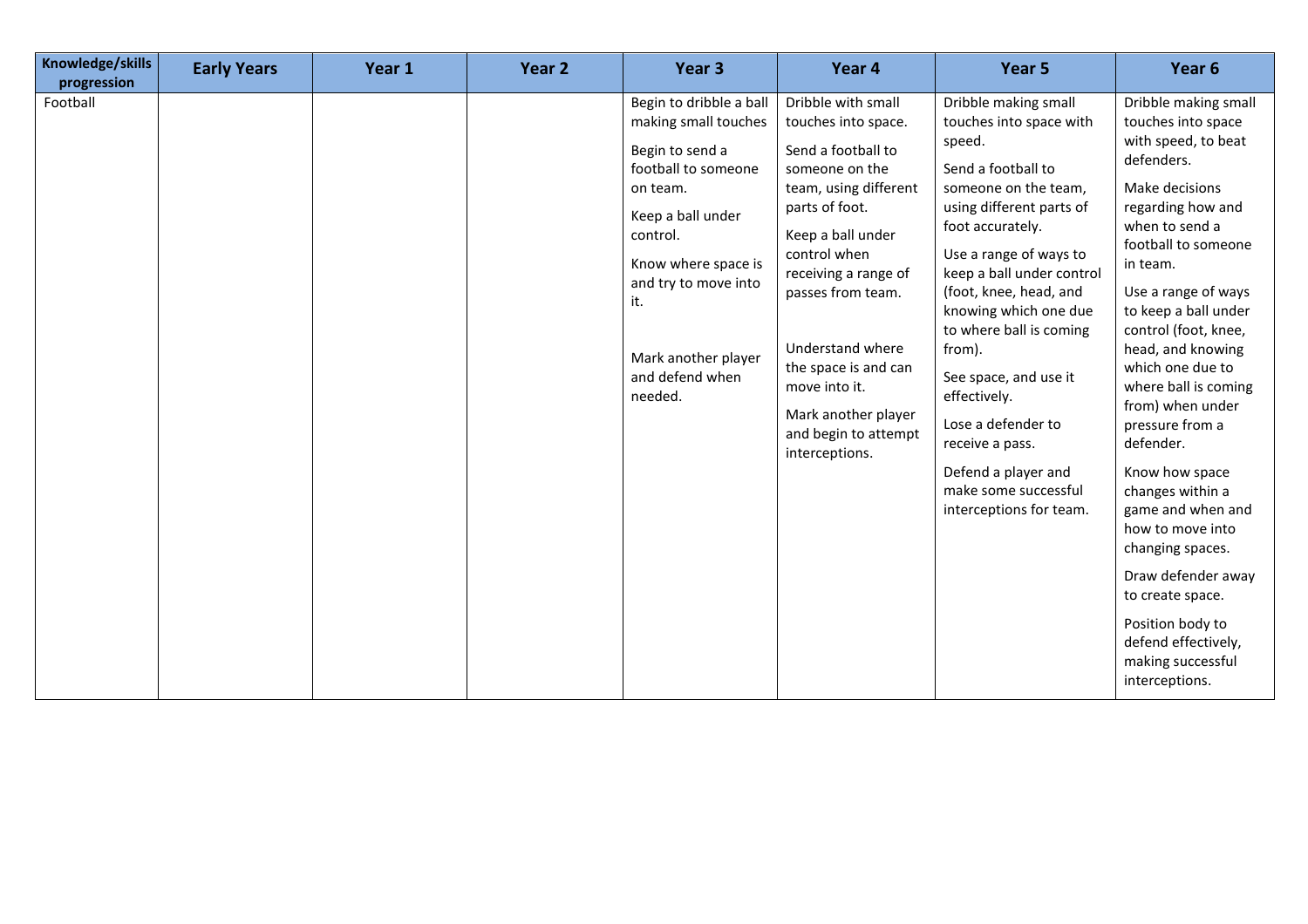| Knowledge/skills<br>progression | <b>Early Years</b> | Year 1 | Year 2 | Year 3                                                                                                                                                                                                                                                                                       | Year 4                                                                                                                                                                                                                                                                                                               | Year 5                                                                                                                                                                                                                                                                                               | Year <sub>6</sub>                                                                                                                                                                                                    |
|---------------------------------|--------------------|--------|--------|----------------------------------------------------------------------------------------------------------------------------------------------------------------------------------------------------------------------------------------------------------------------------------------------|----------------------------------------------------------------------------------------------------------------------------------------------------------------------------------------------------------------------------------------------------------------------------------------------------------------------|------------------------------------------------------------------------------------------------------------------------------------------------------------------------------------------------------------------------------------------------------------------------------------------------------|----------------------------------------------------------------------------------------------------------------------------------------------------------------------------------------------------------------------|
| Rugby                           |                    |        |        | Move holding a rugby<br>ball<br>Know where to score<br>a try and how to<br>position the ball to<br>score a try<br>Move into spaces to<br>avoid defenders<br>Make a backward<br>pass to team mates,<br>using the direction<br>most comfortable<br>Know to tag team<br>mates when to<br>defend | Move and change<br>speed) with/ without<br>the ball<br>Use speed and space<br>to avoid defenders<br>Pass backwards and<br>in both directions and<br>sometimes on the<br>move<br>Tag the person with<br>the ball, but mark a<br>player without the<br>ball<br>Begin to make a high<br>pop pass to avoid a<br>defender | Be able to evade and tag<br>opponents.<br>Be able to pass and<br>receive a pass at speed.<br>Be able to pass and<br>receive a pass at speed in<br>a game situation.<br>Refine attacking and<br>defending skills.<br>Develop tactics as a<br>team.<br>Apply learned skills in a<br>game of tag rugby. | Be able to evade and<br>tag opponents.<br>Running at speed,<br>changing direction at<br>speed.<br>Play effectively in<br>attack and defence<br>Score points against<br>opposition<br>Support player with<br>the ball |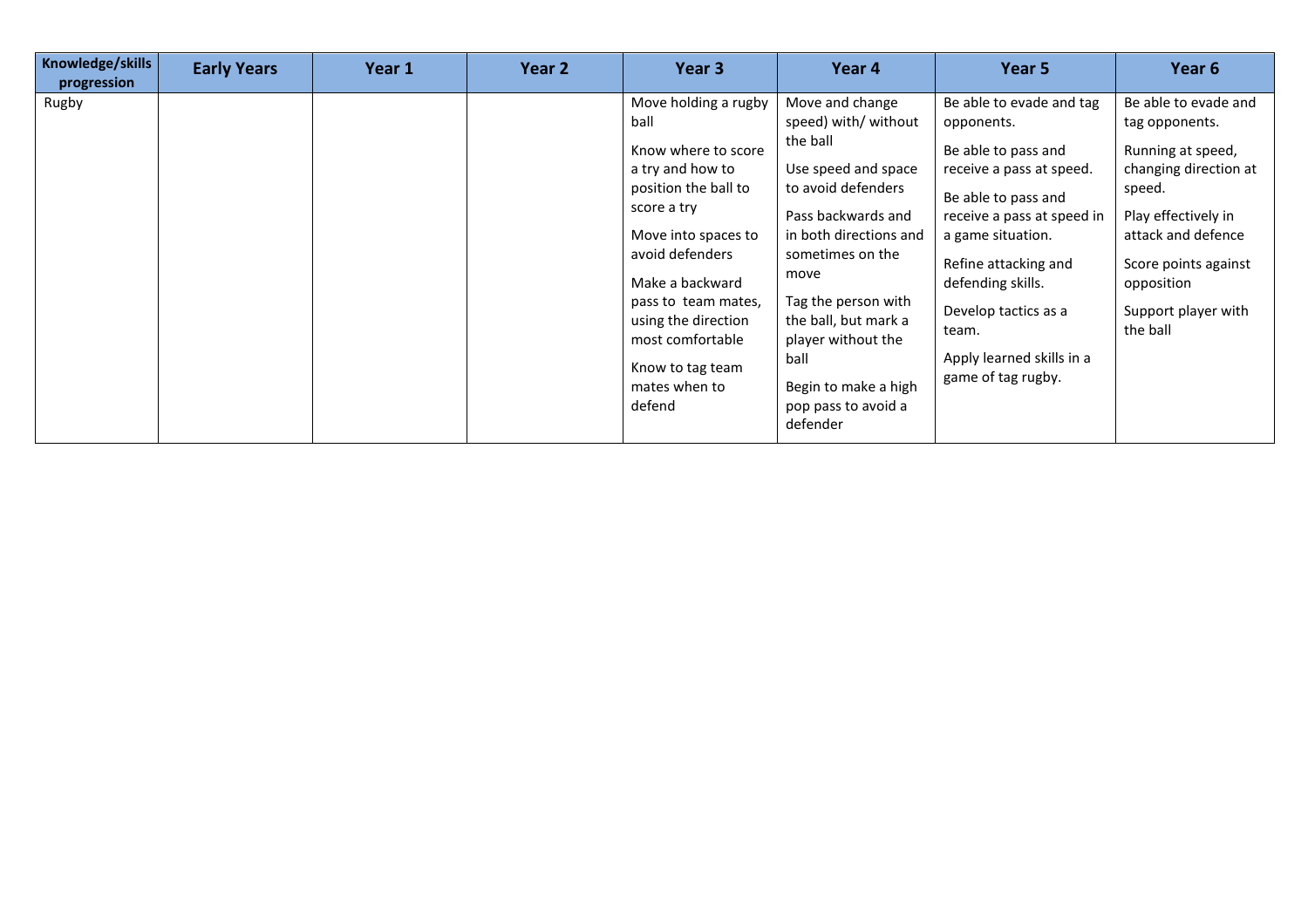| Knowledge/skills<br>progression | <b>Early Years</b> | Year 1 | Year 2 | Year 3                                                                                                                                                                                                                                                                                                                                                            | Year 4                                                                                                                                                                                                                                                                                                                                                                                                                  | Year 5                                                                                                                                                                                                                                                                                                                                                                                                                                       | Year 6                                                                                                                                                                                                                                                                                                                                                                                                                                                            |
|---------------------------------|--------------------|--------|--------|-------------------------------------------------------------------------------------------------------------------------------------------------------------------------------------------------------------------------------------------------------------------------------------------------------------------------------------------------------------------|-------------------------------------------------------------------------------------------------------------------------------------------------------------------------------------------------------------------------------------------------------------------------------------------------------------------------------------------------------------------------------------------------------------------------|----------------------------------------------------------------------------------------------------------------------------------------------------------------------------------------------------------------------------------------------------------------------------------------------------------------------------------------------------------------------------------------------------------------------------------------------|-------------------------------------------------------------------------------------------------------------------------------------------------------------------------------------------------------------------------------------------------------------------------------------------------------------------------------------------------------------------------------------------------------------------------------------------------------------------|
| Hockey                          |                    |        |        | Begin to show how to<br>hold a hockey stick<br>and which side to<br>use.<br>Use a simple push<br>pass to another team<br>mate.<br>Dribble the ball<br>keeping it close to<br>me using the correct<br>side of stick.<br>Show some signs of<br>an approaching a<br>player to tackle and<br>cause pressure.<br>Begin to attempt to<br>score a goal from<br>anywhere. | Sometimes change<br>direction of travel by<br>rotating and turning<br>stick to support this.<br>Use a push pass to<br>make a direct pass.<br>Begin to use a slap<br>pass (bringing stick<br>back and causing<br>more power).<br>Use speed to dribble<br>the ball into space.<br>Maintain defence and<br>keep the pressure<br>until possession is<br>gained.<br>Attempt to score<br>inside a designated<br>scoring area. | Change direction and use<br>the correct side of stick,<br>sometimes using Indian<br>dribbling (alternating<br>sides of stick while<br>dribbling) to avoid<br>defenders.<br>Choose between the two<br>passes (push/slap) and<br>explain simply why.<br>Make a direct pass while<br>dribbling.<br>Begin to use stick to<br>mark a player from the<br>side line causing them<br>difficulty.<br>Successfully score while<br>in the scoring area. | Use speed, changing<br>of direction and<br>Indian dribbling to<br>advance towards<br>team's goal.<br>Use a range of passes<br>knowing which one<br>depending on the<br>distance of the pass.<br>Dribble and change<br>direction by making a<br>square pass (across<br>the pitch) or straight<br>pass (up/down the<br>pitch).<br>Know when to defend<br>and what defence<br>skills could be used.<br>Seize an opportunity<br>to score, sometimes<br>quite quickly. |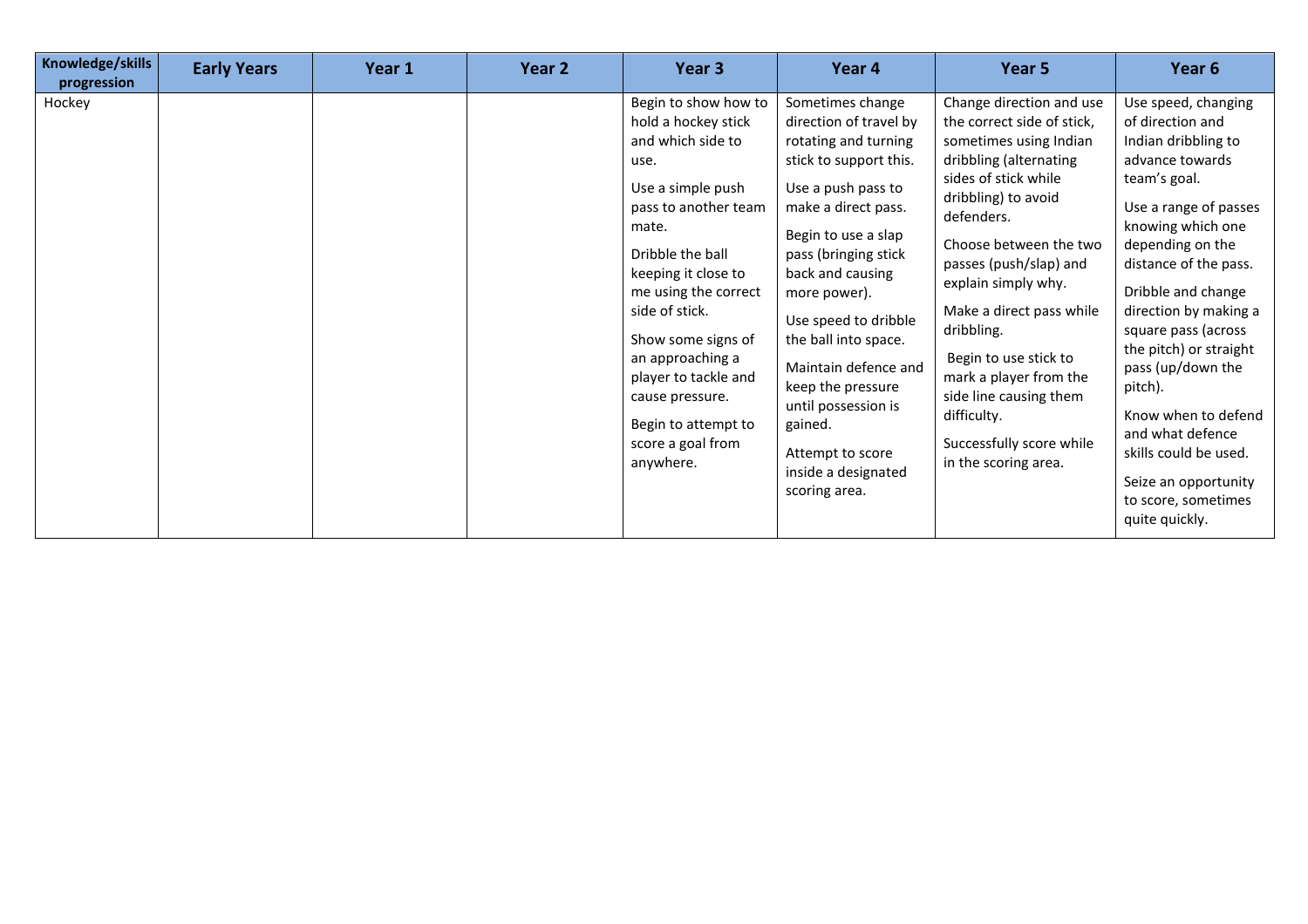| Knowledge/skills<br>progression                  | <b>Early Years</b>                                                                                                                                                                                                                                                                 | Year 1                                                                                                                                                                                                                                                                                                                                                                 | Year 2                                                                                                                                                                                                                                                                                                                                                                                                                                                        | Year 3                                                                                                                                                                                                                                                                                                                                                      | Year 4                                                                                                                                                                                                                                                   | Year 5                                                                                                                                                                                                                                                                  | Year 6                                                                                                                                                                                                                                                                                                                  |
|--------------------------------------------------|------------------------------------------------------------------------------------------------------------------------------------------------------------------------------------------------------------------------------------------------------------------------------------|------------------------------------------------------------------------------------------------------------------------------------------------------------------------------------------------------------------------------------------------------------------------------------------------------------------------------------------------------------------------|---------------------------------------------------------------------------------------------------------------------------------------------------------------------------------------------------------------------------------------------------------------------------------------------------------------------------------------------------------------------------------------------------------------------------------------------------------------|-------------------------------------------------------------------------------------------------------------------------------------------------------------------------------------------------------------------------------------------------------------------------------------------------------------------------------------------------------------|----------------------------------------------------------------------------------------------------------------------------------------------------------------------------------------------------------------------------------------------------------|-------------------------------------------------------------------------------------------------------------------------------------------------------------------------------------------------------------------------------------------------------------------------|-------------------------------------------------------------------------------------------------------------------------------------------------------------------------------------------------------------------------------------------------------------------------------------------------------------------------|
| Striking and<br>fielding games<br>Cricket in KS2 | <b>Nursery</b><br>Shows preference for<br>a dominant hand.<br>Continue to develop<br>their movement,<br>balance, riding and<br>ball skills.<br>Reception<br>Develop confidence,<br>competence,<br>precision and<br>accuracy when<br>engaging in activities<br>that involve a ball. | Show some different<br>ways of hitting,<br>throwing and striking<br>a ball<br>Hit a ball or bean bag<br>and move quickly to<br>score a range of<br>points (further<br>distance scores more<br>points)<br>Play as a fielder and<br>get the ball back to a<br><b>STOP ZONE</b><br>Begin to follow some<br>simple rules (carrying<br>the bat, not over<br>taking someone) | Send a ball off a tee<br>using a bat or a<br>racket<br>Play two types of<br>games to score:<br>running around a<br>series of hula hoops<br>or forwards and<br>backwards between<br>hula hoops<br>Stop moving when<br>the 'bowler' has the<br>ball<br>Play as a fielder and<br>pass the ball back to<br>the bowler to make<br>the runner stop<br>Follow rules for a<br>game (carry the bat,<br>don't overtake, run<br>around the outside of<br>the hula hoops) | Throw and catch<br>under pressure.<br>Use fielding skills to<br>stop the ball<br>effectively.<br>Learn batting control.<br>Learn the role of<br>backstop.<br>Play in a tournament<br>and work as team,<br>using tactics in order<br>to beat another<br>team.<br>Play in a tournament<br>and work as team,<br>using tactics in order<br>to beat another team | To develop the range<br>of Cricket skills they<br>can apply in a<br>competitive context<br>To choose and use a<br>range of simple<br>tactics in isolation and<br>in a game context<br>To consolidate<br>existing skills and<br>apply with<br>consistency | To link together a range<br>of skills and use in<br>combination<br>To collaborate as a team<br>to choose, use and adapt<br>rules in games<br>To recognise how some<br>aspects of fitness apply to<br>cricket e.g. power,<br>flexibility and<br>cardiovascular endurance | To apply with<br>consistency standard<br>cricket rules in a<br>variety of different<br>styles of games<br>To attempt a small<br>range of recognised<br>shots in isolation and<br>in competitive<br>scenarios<br>To use a range of<br>tactics for attacking<br>and defending in role<br>of bowler, batter and<br>fielder |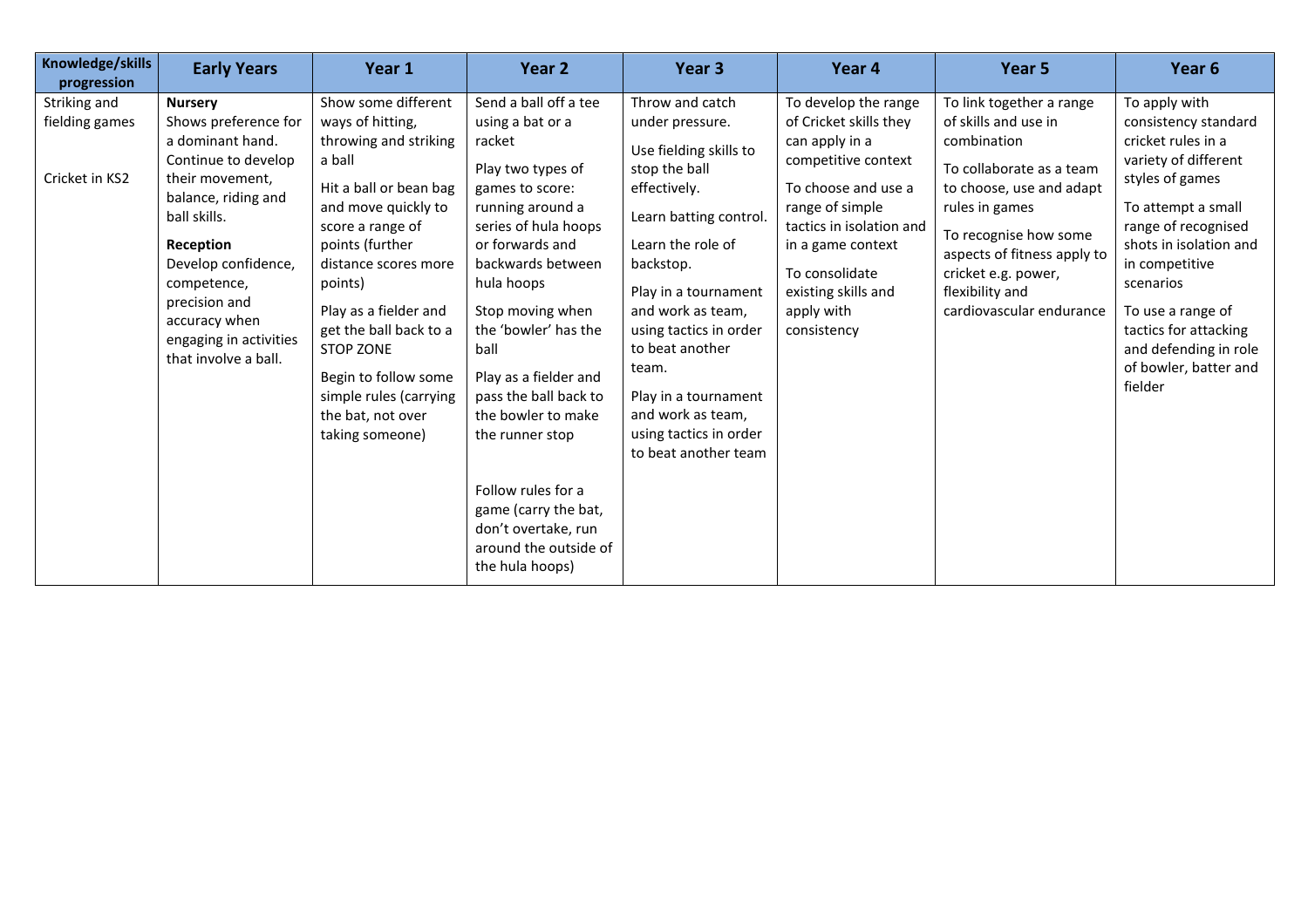| Knowledge/skills<br>progression | <b>Early Years</b> | Year 1 | Year 2 | Year <sub>3</sub>                                                                                                        | Year 4                                                                                                                                                                                                                                                              | Year <sub>5</sub>                                                                                                                                                                                                                                                                                                                                                                                                                                                                                                           | Year 6                                                                                                                                                                                                                                    |
|---------------------------------|--------------------|--------|--------|--------------------------------------------------------------------------------------------------------------------------|---------------------------------------------------------------------------------------------------------------------------------------------------------------------------------------------------------------------------------------------------------------------|-----------------------------------------------------------------------------------------------------------------------------------------------------------------------------------------------------------------------------------------------------------------------------------------------------------------------------------------------------------------------------------------------------------------------------------------------------------------------------------------------------------------------------|-------------------------------------------------------------------------------------------------------------------------------------------------------------------------------------------------------------------------------------------|
| Rounders                        |                    |        |        | Be able to play<br>simple rounders<br>games<br>Apply some rules to<br>games<br>Develop and use<br>simple rounders skills | Develop the range of<br>rounders skills that<br>can apply in a<br>competitive context<br>Choose and use a<br>range of simple<br>tactics in isolation and<br>in a game context<br>Identify different<br>positions in rounders<br>and the roles of those<br>positions | Link together a range of<br>skills and use in<br>combination.<br>Collaborate as a team to<br>choose, use and adapt<br>rules in games.<br>Recognise how some<br>aspects of fitness apply to<br>rounders e.g. power,<br>flexibility and<br>cardiovascular endurance<br>Throw and catch under<br>pressure.<br>Use fielding skills to stop<br>the ball effectively.<br>Learn batting control.<br>Learn the role of<br>backstop.<br>Play in a tournament and<br>work as team, using<br>tactics in order to beat<br>another team. | Apply consistently<br>rounders rules in<br>conditioned games<br>Play small sided<br>games using standard<br>rounders pitch layout<br>Use a range of tactics<br>for attacking and<br>defending in role of<br>bowler, batter and<br>fielder |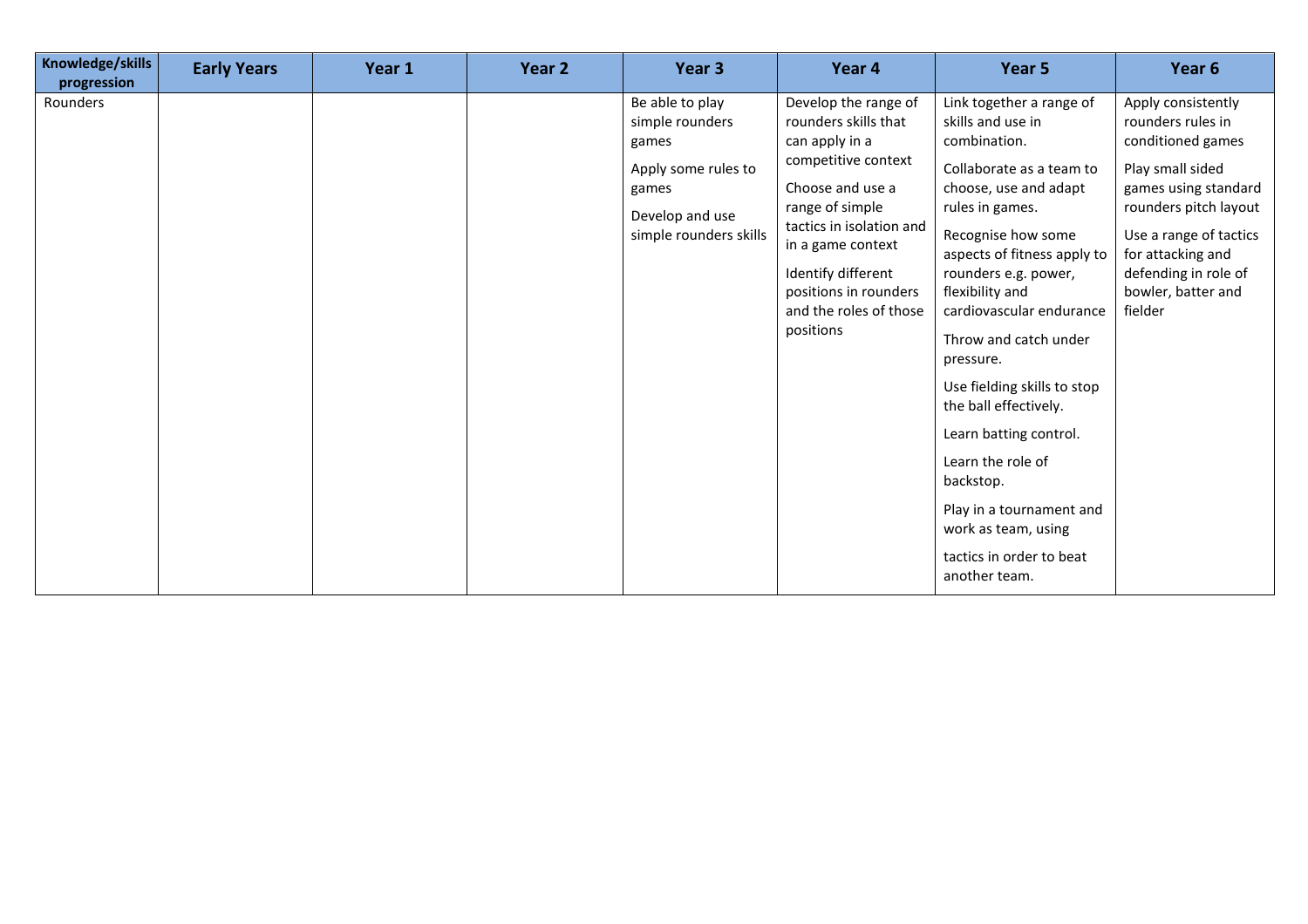| Knowledge/skills<br>progression | <b>Early Years</b>                                                                                                                                                                                                                                                                 | Year 1                                                                                                                                                         | Year 2                                                                                                                                                              | Year <sub>3</sub>                                                                                                                                                                                                                                                                                                                                                                                                                                                                                                          | Year 4                                                                                                                                                                                                                                                                                                                                                                                                                                                                                                                                                        | Year 5                                                                                                                                                                                                                                                                                                                                                                                                                                                                              | Year <sub>6</sub>                                                                                                                                                                                                                                                                                                                                                                                                                                                                                            |
|---------------------------------|------------------------------------------------------------------------------------------------------------------------------------------------------------------------------------------------------------------------------------------------------------------------------------|----------------------------------------------------------------------------------------------------------------------------------------------------------------|---------------------------------------------------------------------------------------------------------------------------------------------------------------------|----------------------------------------------------------------------------------------------------------------------------------------------------------------------------------------------------------------------------------------------------------------------------------------------------------------------------------------------------------------------------------------------------------------------------------------------------------------------------------------------------------------------------|---------------------------------------------------------------------------------------------------------------------------------------------------------------------------------------------------------------------------------------------------------------------------------------------------------------------------------------------------------------------------------------------------------------------------------------------------------------------------------------------------------------------------------------------------------------|-------------------------------------------------------------------------------------------------------------------------------------------------------------------------------------------------------------------------------------------------------------------------------------------------------------------------------------------------------------------------------------------------------------------------------------------------------------------------------------|--------------------------------------------------------------------------------------------------------------------------------------------------------------------------------------------------------------------------------------------------------------------------------------------------------------------------------------------------------------------------------------------------------------------------------------------------------------------------------------------------------------|
| Net and Wall                    | <b>Nursery</b><br>Shows preference for<br>a dominant hand.<br>Continue to develop<br>their movement,<br>balance, riding and<br>ball skills.<br>Reception<br>Develop confidence,<br>competence,<br>precision and<br>accuracy when<br>engaging in activities<br>that involve a ball. | Hit a ball using a<br>racket<br>Throw a ball to land<br>over a net<br>Track a ball<br>Use a ready position<br>to receive a ball<br>Know how to score<br>points | Defend a space on a<br>court<br>Hit a ball over a net<br>into a court area<br>Throw accurately to a<br>partner<br>Use simple tactics<br>Know how to score<br>points | Tap the ball off<br>racquet (tapping it to<br>the ground, tapping it<br>up off the racket,<br>tapping it up with<br>one bounce etc)<br>Tap the ball back and<br>forth to partner<br>Stand in a ready<br>position holding<br>racquet correctly<br>Change from a ready<br>position before<br>tapping the ball to a<br>partner<br>Begin to know what it<br>means by a forehand<br>and backhand<br>position<br>Begin to attempt to<br>serve the tennis ball<br>straight from hands,<br>sometimes using one<br>bounce if needed | Tap the ball back and<br>forth to a partner<br>over a small space<br>Begin to tap a ball<br>over a net allowing<br>for a bounce, hit<br>technique<br>Move from a ready<br>position into a<br>forehand<br>position/backhand<br>position quickly<br>Bring racquet to meet<br>the ball for a<br>forehand and<br>backhand hit<br>Know to use two<br>hands for an effective<br>backhand<br>Move racquet in a<br>low to high swing for<br>an effective tap<br>Serve the ball straight<br>from hands to<br>racquet making sure<br>it lands 'in' on the<br>other side | Tap the ball using either a<br>fore hand or back hand<br>motion<br>Move towards the ball<br>from 'ready' position<br>choosing either forehand<br>or backhand depending<br>on where the ball is<br>Set racquet back in its<br>ready position quickly<br>upon recovery<br>Demonstrate the correct<br>swing technique when<br>hitting the ball over a net<br>sometimes showing<br>control over the hit<br>Serve the ball correctly<br>beginning to purposely<br>aim for space to score | Turn and run to the<br>ball getting into a<br>forehand or backhand<br>position en route<br>Use 'move-hit-<br>recover' approach<br>within a game<br>showing facing<br>forward on recovery<br>Show a range of grips<br>when demonstrating<br>a backhand<br>(continental, chopper,<br>hammer grip).<br>Use the correct swing<br>technique and control<br>with smooth swings<br>keeping the path of<br>the racquet the same<br>Serve the ball<br>accurately making<br>team mates have to<br>move to send it back |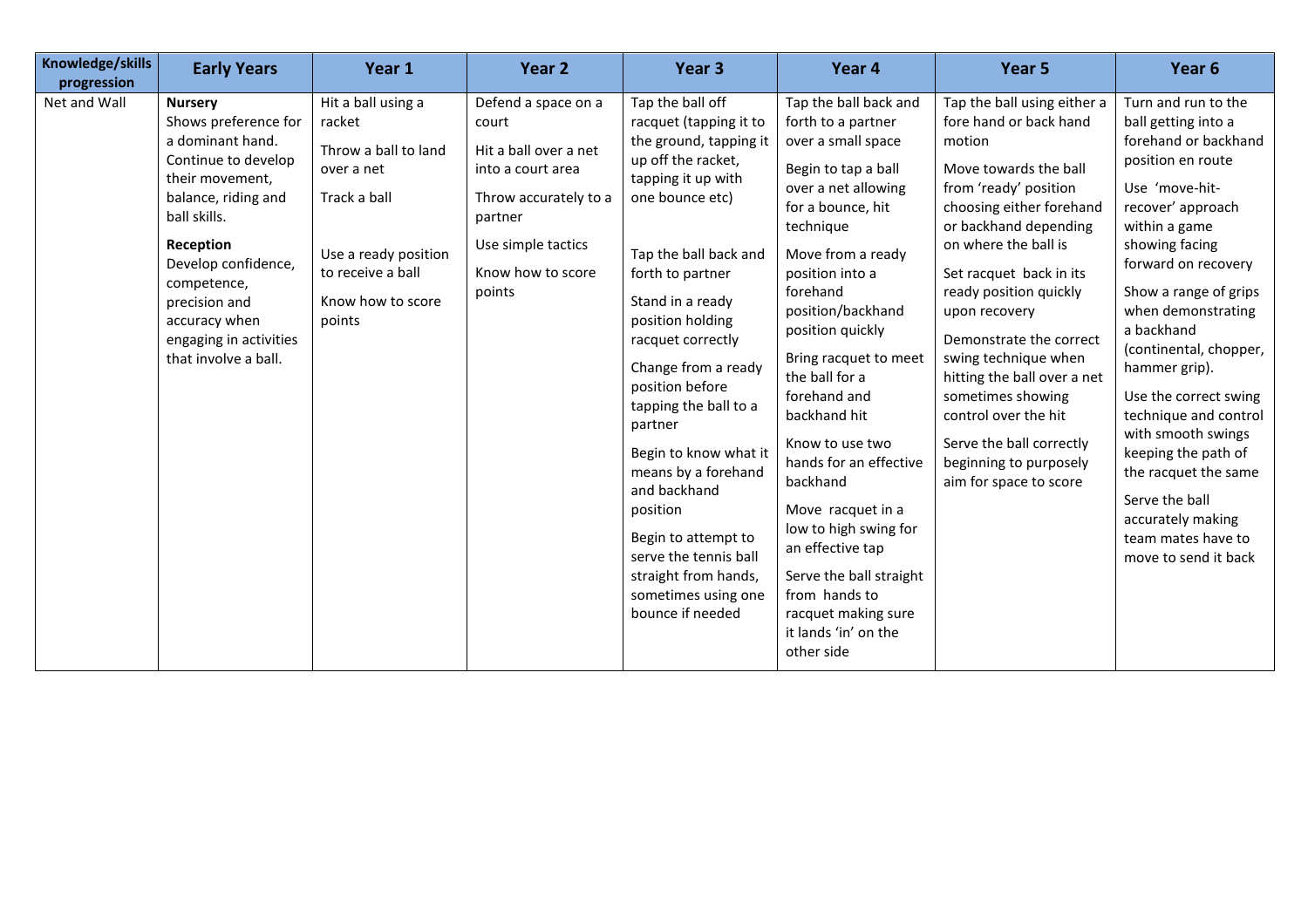| Knowledge/skills<br>progression | <b>Early Years</b>                                                                                                                                                                                                                                                                                                 | Year 1                                                                                                                                                                            | Year 2                                                                                                                                                                                                                                                                                                       | Year <sub>3</sub>                                                                                                                                                                                                                                                                                                                               | Year 4                                                                                                                                                                                                                                                                                                                                                                                                                                                        | Year 5                                                                                                                                                                                                                                                                                                                                                                                                                                                           | Year 6                                                                                                                                                                                                                                                                                                                                                                                                                                           |
|---------------------------------|--------------------------------------------------------------------------------------------------------------------------------------------------------------------------------------------------------------------------------------------------------------------------------------------------------------------|-----------------------------------------------------------------------------------------------------------------------------------------------------------------------------------|--------------------------------------------------------------------------------------------------------------------------------------------------------------------------------------------------------------------------------------------------------------------------------------------------------------|-------------------------------------------------------------------------------------------------------------------------------------------------------------------------------------------------------------------------------------------------------------------------------------------------------------------------------------------------|---------------------------------------------------------------------------------------------------------------------------------------------------------------------------------------------------------------------------------------------------------------------------------------------------------------------------------------------------------------------------------------------------------------------------------------------------------------|------------------------------------------------------------------------------------------------------------------------------------------------------------------------------------------------------------------------------------------------------------------------------------------------------------------------------------------------------------------------------------------------------------------------------------------------------------------|--------------------------------------------------------------------------------------------------------------------------------------------------------------------------------------------------------------------------------------------------------------------------------------------------------------------------------------------------------------------------------------------------------------------------------------------------|
| <b>Athletics</b>                | <b>Nursery</b><br>Refine fundamental<br>movement skills<br>(walking, jumping,<br>running, hopping,<br>climbing). Develop<br>body strength,<br>coordination +<br>balance.<br>Reception<br>Confidently and<br>safely use a range of<br>large and small<br>apparatus indoors<br>and outside, alone<br>and in a group. | Use varying speeds<br>when running.<br>Explore footwork<br>patterns.<br>Explore arm mobility.<br>Explore different<br>methods of throwing.<br>Practise short<br>distance running. | Run with agility and<br>confidence.<br>Learn the best<br>jumping techniques<br>for distance.<br>Throw different<br>objects in a variety of<br>ways.<br>Hurdle an obstacle<br>and maintain<br>effective running<br>style.<br>Run for distance.<br>Complete an obstacle<br>course with control<br>and agility. | Run in different<br>directions and at<br>different speeds,<br>using a good<br>technique.<br>Improve throwing<br>technique.<br>Reinforce jumping<br>techniques.<br>Understand the relay<br>and passing the<br>baton.<br>Choose and<br>understand<br>appropriate running<br>techniques.<br>Compete in a mini<br>competition,<br>recording scores. | Select and maintain a<br>running pace for<br>different distances.<br>Practise throwing<br>with power and<br>accuracy.<br>Throw safely and with<br>understanding.<br>Demonstrate good<br>running<br>technique in a<br>competitive situation.<br>Explore different<br>footwork patterns<br>Understand which<br>technique is most<br>effective when<br>jumping for distance.<br>Utilise all the skills<br>learned in this unit in<br>a competitive<br>situation. | Use correct technique to<br>run at speed.<br>Develop the ability to run<br>for distance.<br>Throw with accuracy and<br>power.<br>Identify and apply<br>techniques of relay<br>running.<br>Explore different<br>footwork patterns.<br>Understand which<br>technique is most<br>effective when jumping<br>for distance.<br>Learn how to use skills to<br>improve the distance of a<br>pull throw.<br>Demonstrate good<br>techniques in a<br>competitive situation. | Investigate running<br>styles and changes of<br>speed.<br>Practise throwing<br>with power and<br>accuracy.<br>Throw safely and with<br>understanding.<br>Demonstrate good<br>running technique in a<br>competitive situation.<br>Explore different<br>footwork patterns.<br>Understand which<br>technique is most<br>effective when<br>jumping for distance.<br>Utilise all the skills<br>learned in this unit in<br>a competitive<br>situation. |